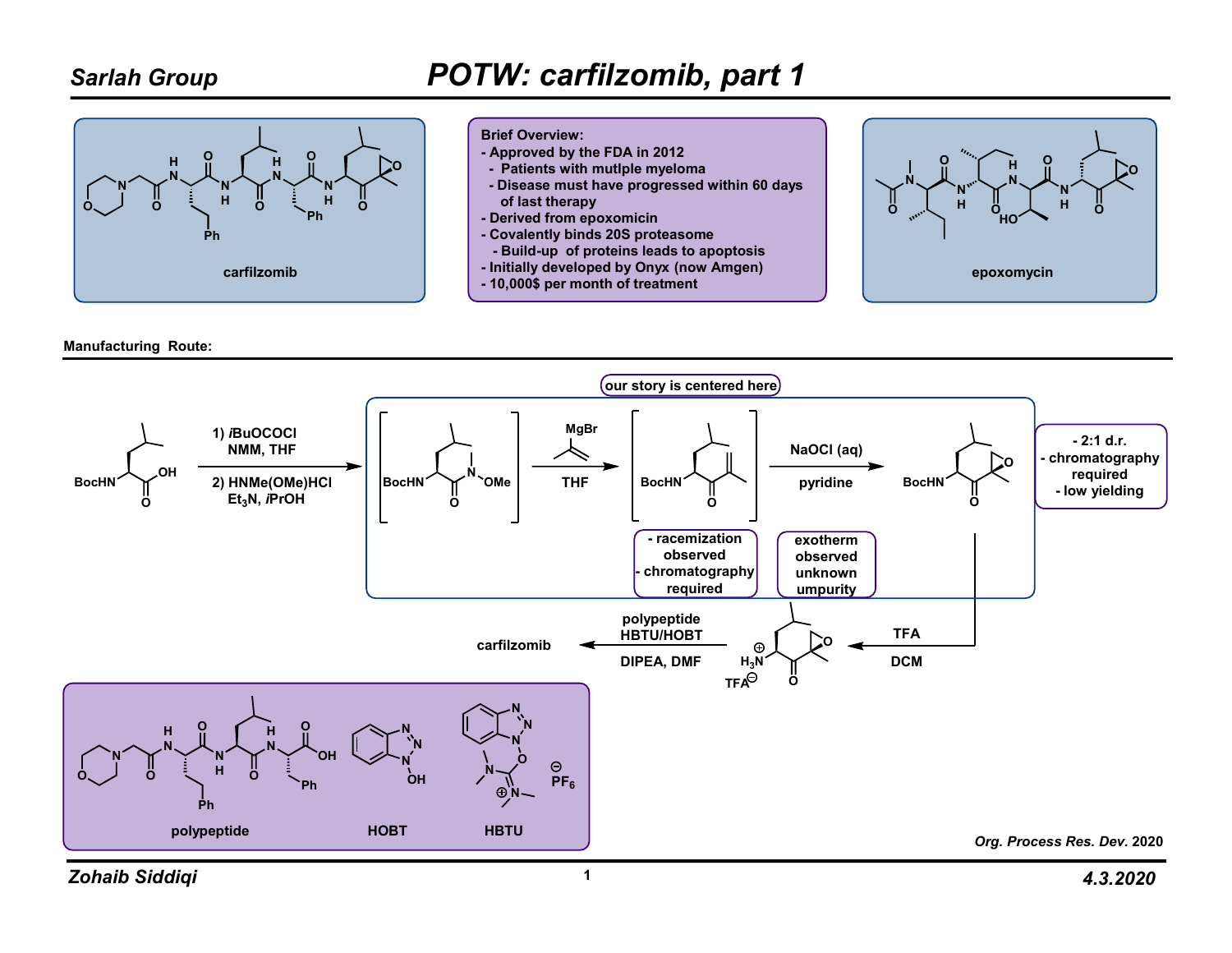### Sarlah Group

# POTW: carfilzomib, part 1

zoom-in of the grignard addition:



Workup/Purification



Zohaib Siddiqi <sup>2</sup> 4.3.2020